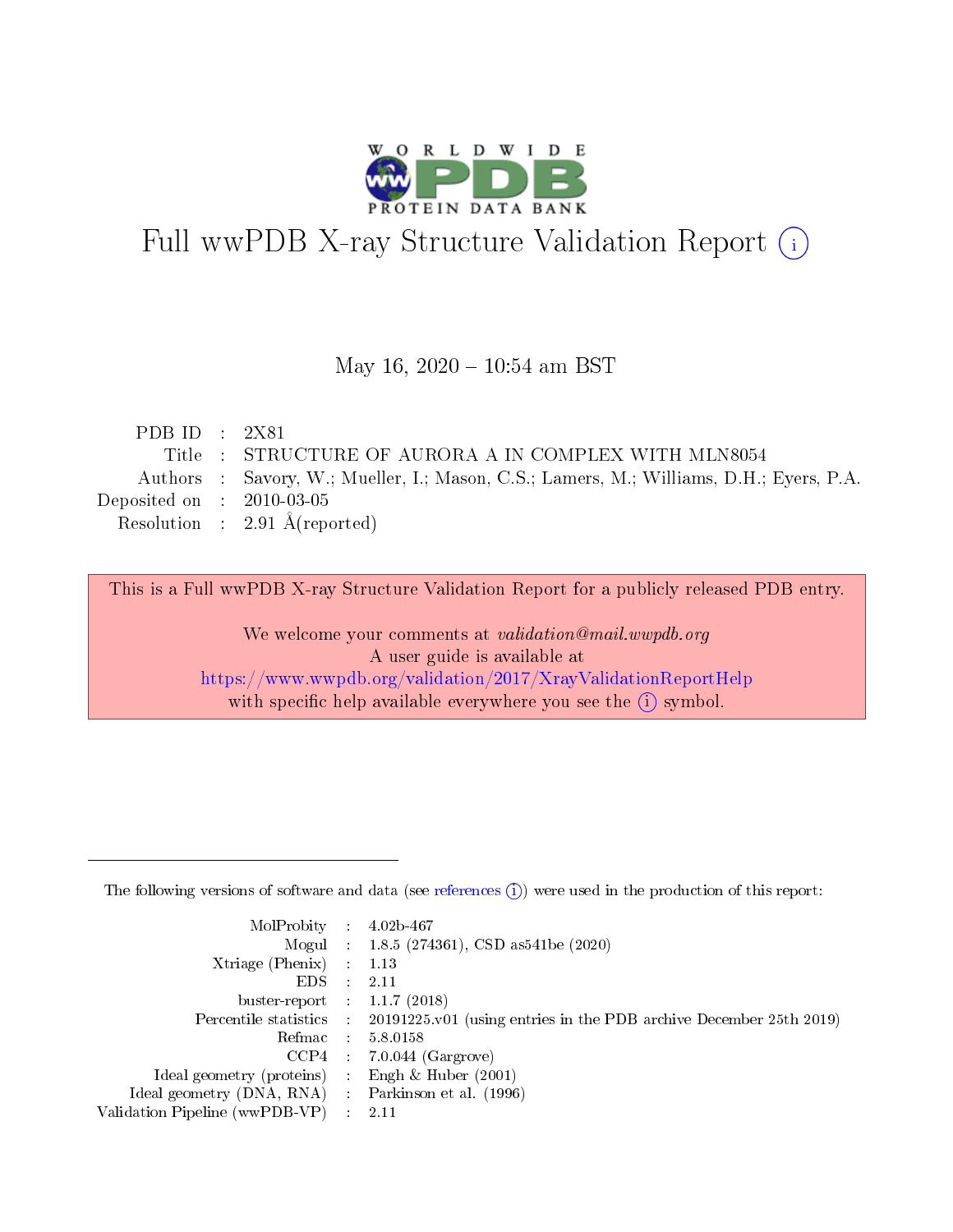# 1 [O](https://www.wwpdb.org/validation/2017/XrayValidationReportHelp#overall_quality)verall quality at a glance  $(i)$

The following experimental techniques were used to determine the structure: X-RAY DIFFRACTION

The reported resolution of this entry is 2.91 Å.

Percentile scores (ranging between 0-100) for global validation metrics of the entry are shown in the following graphic. The table shows the number of entries on which the scores are based.



| Metric                | Whole archive<br>$(\#\mathrm{Entries})$ | Similar resolution<br>$(\#\text{Entries},\, \text{resolution}\; \text{range}(\textup{\AA}))$ |
|-----------------------|-----------------------------------------|----------------------------------------------------------------------------------------------|
| $R_{free}$            | 130704                                  | $2307(2.94-2.90)$                                                                            |
| Clashscore            | 141614                                  | $2531(2.94-2.90)$                                                                            |
| Ramachandran outliers | 138981                                  | $2462(2.94-2.90)$                                                                            |
| Sidechain outliers    | 138945                                  | 2464 (2.94-2.90)                                                                             |
| RSRZ outliers         | 127900                                  | $2248$ $(2.94-2.90)$                                                                         |

The table below summarises the geometric issues observed across the polymeric chains and their fit to the electron density. The red, orange, yellow and green segments on the lower bar indicate the fraction of residues that contain outliers for  $>=3, 2, 1$  and 0 types of geometric quality criteria respectively. A grey segment represents the fraction of residues that are not modelled. The numeric value for each fraction is indicated below the corresponding segment, with a dot representing fractions <=5% The upper red bar (where present) indicates the fraction of residues that have poor fit to the electron density. The numeric value is given above the bar.

| Mol           | hain | Length | Quality of chain |    |  |     |  |  |  |
|---------------|------|--------|------------------|----|--|-----|--|--|--|
|               |      | ∩רח    | 9%               |    |  |     |  |  |  |
| <u>. на п</u> | . .  |        | 80%              | 8% |  | 11% |  |  |  |

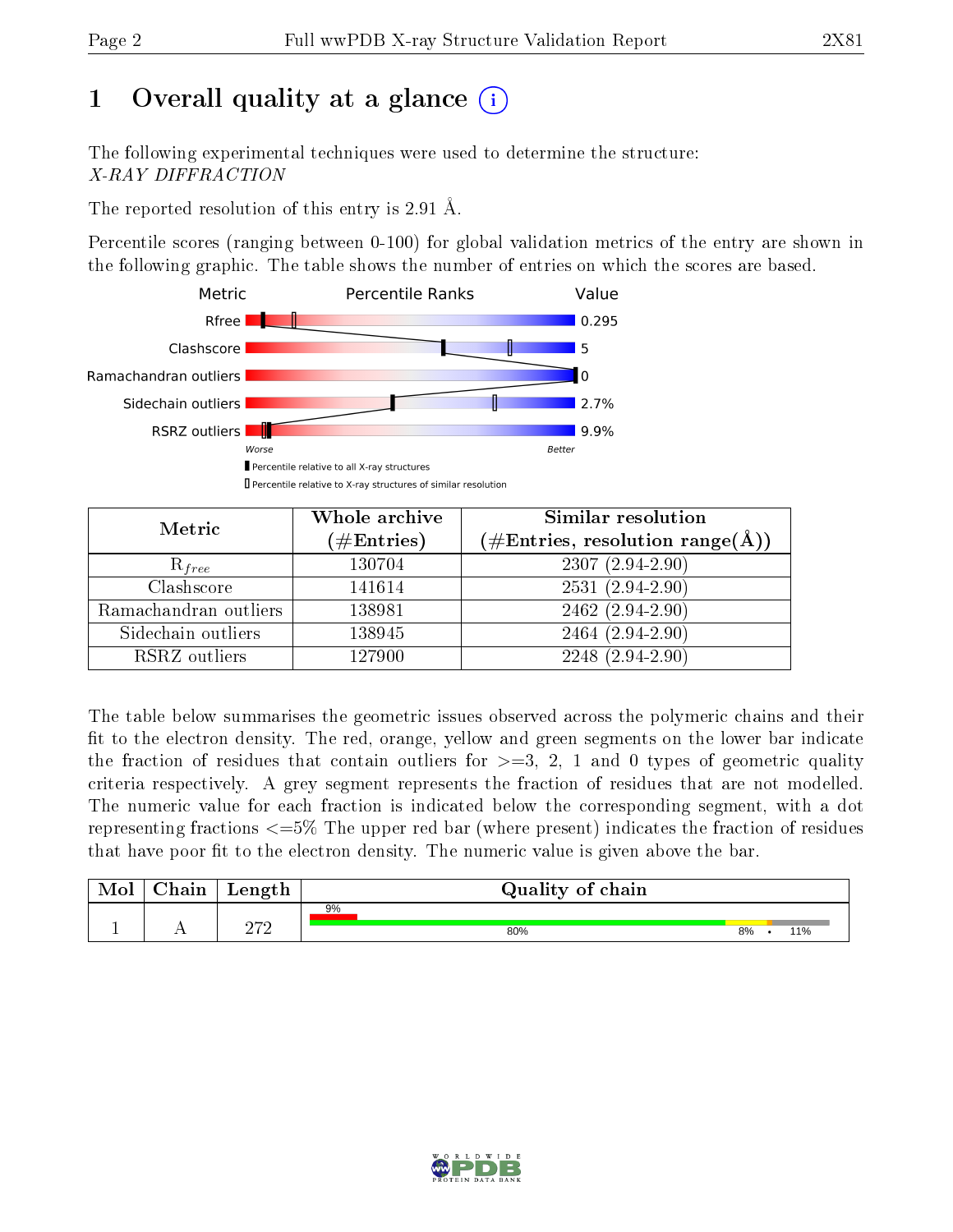# 2 Entry composition (i)

There are 2 unique types of molecules in this entry. The entry contains 1911 atoms, of which 0 are hydrogens and 0 are deuteriums.

In the tables below, the ZeroOcc column contains the number of atoms modelled with zero occupancy, the AltConf column contains the number of residues with at least one atom in alternate conformation and the Trace column contains the number of residues modelled with at most 2 atoms.

Molecule 1 is a protein called SERINE/THREONINE-PROTEIN KINASE 6.

| Mol | Chain | Residues | Atoms         |          |  |     | $\text{ZeroOcc} \mid \text{AltConf} \mid \text{Trace}$ |  |  |
|-----|-------|----------|---------------|----------|--|-----|--------------------------------------------------------|--|--|
|     |       | 242      | Total<br>1877 | 1215 319 |  | 339 |                                                        |  |  |

• Molecule 2 is  $4-\{[9\text{-CHLORO-7}-(2,6\text{-DIFLUOROPHENYL})-5H\text{-PYRIMIDO}[5,4-D]$ [2]BENZAZEPIN-2-YL]AMINO}BENZOIC ACID (three-letter code: ZZL) (formula:  $C_{25}H_{15}CIF_2N_4O_2$ .



| Mol | $\vert$ Chain $\vert$ Residues | Atoms        |    |  |  |   | $ZeroOcc \mid AltConf$ |  |
|-----|--------------------------------|--------------|----|--|--|---|------------------------|--|
|     |                                | Total C Cl F | 25 |  |  | N |                        |  |

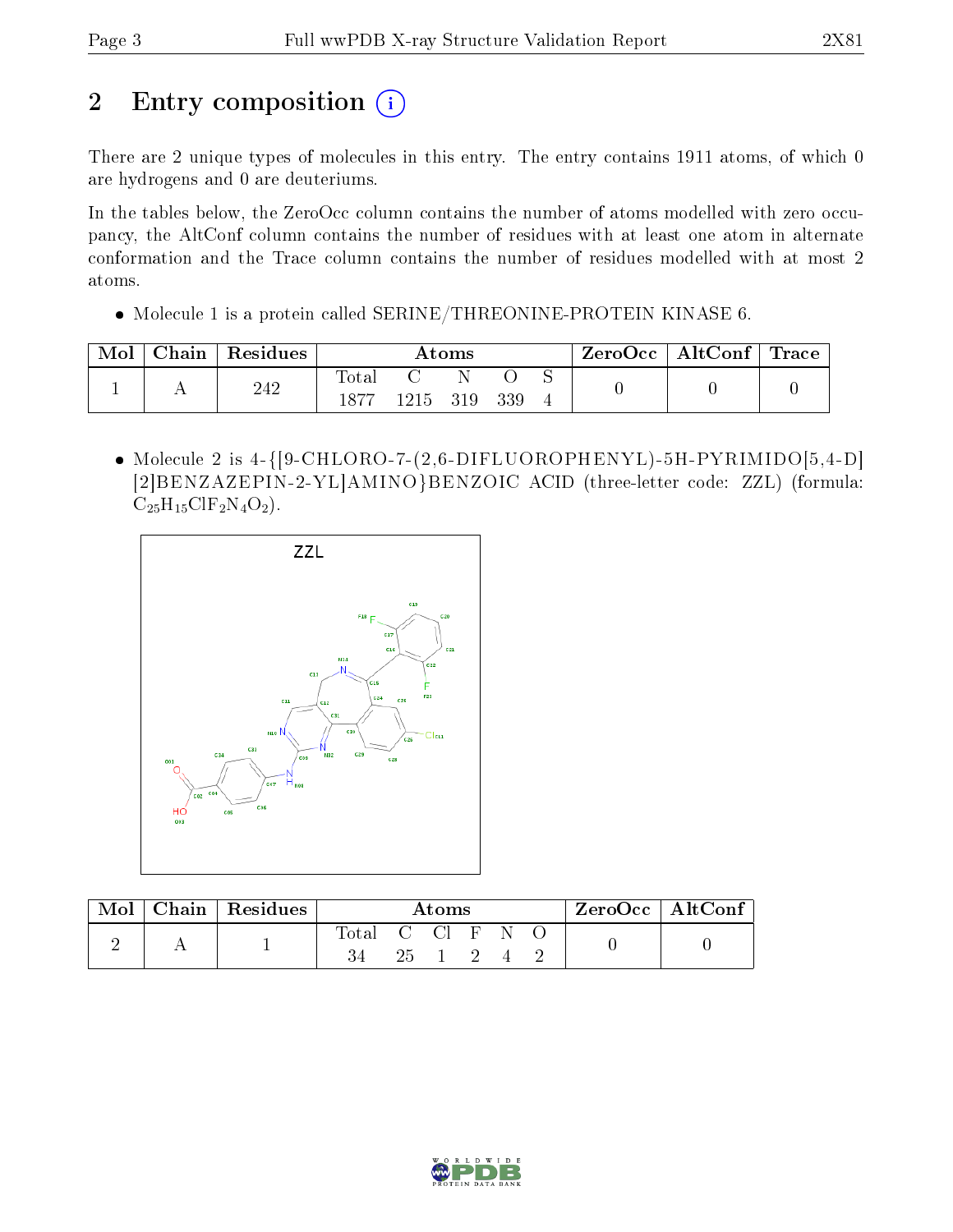## 3 Residue-property plots  $(i)$

These plots are drawn for all protein, RNA and DNA chains in the entry. The first graphic for a chain summarises the proportions of the various outlier classes displayed in the second graphic. The second graphic shows the sequence view annotated by issues in geometry and electron density. Residues are color-coded according to the number of geometric quality criteria for which they contain at least one outlier: green  $= 0$ , yellow  $= 1$ , orange  $= 2$  and red  $= 3$  or more. A red dot above a residue indicates a poor fit to the electron density (RSRZ  $> 2$ ). Stretches of 2 or more consecutive residues without any outlier are shown as a green connector. Residues present in the sample, but not in the model, are shown in grey.

• Molecule 1: SERINE/THREONINE-PROTEIN KINASE 6



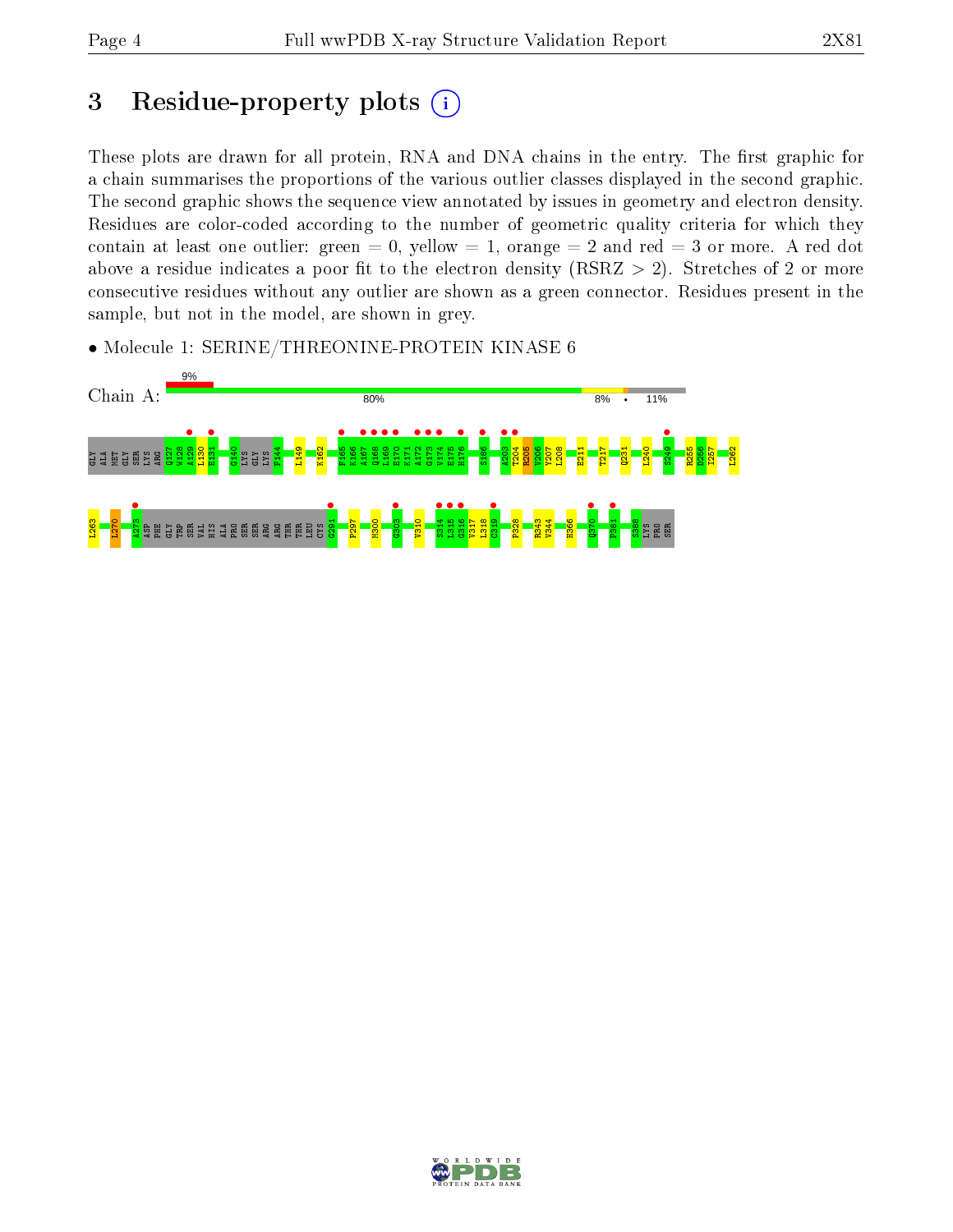## 4 Data and refinement statistics  $(i)$

| Property                                                         | Value                                                  | Source     |
|------------------------------------------------------------------|--------------------------------------------------------|------------|
| Space group                                                      | P 61 2 2                                               | Depositor  |
| Cell constants                                                   | 83.21Å 167.24Å<br>83.21Å                               | Depositor  |
| a, b, c, $\alpha$ , $\beta$ , $\gamma$                           | $90.00^{\circ}$ $90.00^{\circ}$ $120.00^{\circ}$       |            |
| Resolution $(A)$                                                 | 24.50<br>$-2.91$                                       | Depositor  |
|                                                                  | 24.51<br>$-2.91$                                       | <b>EDS</b> |
| % Data completeness                                              | $98.3(24.50-2.91)$                                     | Depositor  |
| (in resolution range)                                            | $98.6(24.51-2.91)$                                     | <b>EDS</b> |
| $R_{merge}$                                                      | 0.07                                                   | Depositor  |
| $\mathrm{R}_{sym}$                                               | (Not available)                                        | Depositor  |
| $\langle I/\sigma(I) \rangle^{-1}$                               | $1.80$ (at 2.89Å)                                      | Xtriage    |
| Refinement program                                               | <b>REFMAC 5.5.0109</b>                                 | Depositor  |
| $R, R_{free}$                                                    | 0.244<br>0.303<br>$\sim$                               | Depositor  |
|                                                                  | $0.242$ ,<br>0.295                                     | DCC        |
| $\mathcal{R}_{free}$ test set                                    | 363 reflections $(4.58\%)$                             | wwPDB-VP   |
| Wilson B-factor $(A^2)$                                          | 87.8                                                   | Xtriage    |
| Anisotropy                                                       | 0.034                                                  | Xtriage    |
| Bulk solvent $k_{sol}(\text{e}/\text{A}^3), B_{sol}(\text{A}^2)$ | 0.40, 66.8                                             | <b>EDS</b> |
| L-test for $\mathrm{twinning}^2$                                 | $\overline{< L >$ = 0.49, $\overline{<}$ $L^2>$ = 0.32 | Xtriage    |
| Estimated twinning fraction                                      | $\overline{\text{No}}$ twinning to report.             | Xtriage    |
| $F_o, F_c$ correlation                                           | 0.92                                                   | <b>EDS</b> |
| Total number of atoms                                            | 1911                                                   | wwPDB-VP   |
| Average B, all atoms $(A^2)$                                     | 81.0                                                   | wwPDB-VP   |

Xtriage's analysis on translational NCS is as follows: The largest off-origin peak in the Patterson function is  $3.97\%$  of the height of the origin peak. No significant pseudotranslation is detected.

<sup>&</sup>lt;sup>2</sup>Theoretical values of  $\langle |L| \rangle$ ,  $\langle L^2 \rangle$  for acentric reflections are 0.5, 0.333 respectively for untwinned datasets, and 0.375, 0.2 for perfectly twinned datasets.



<span id="page-4-1"></span><span id="page-4-0"></span><sup>1</sup> Intensities estimated from amplitudes.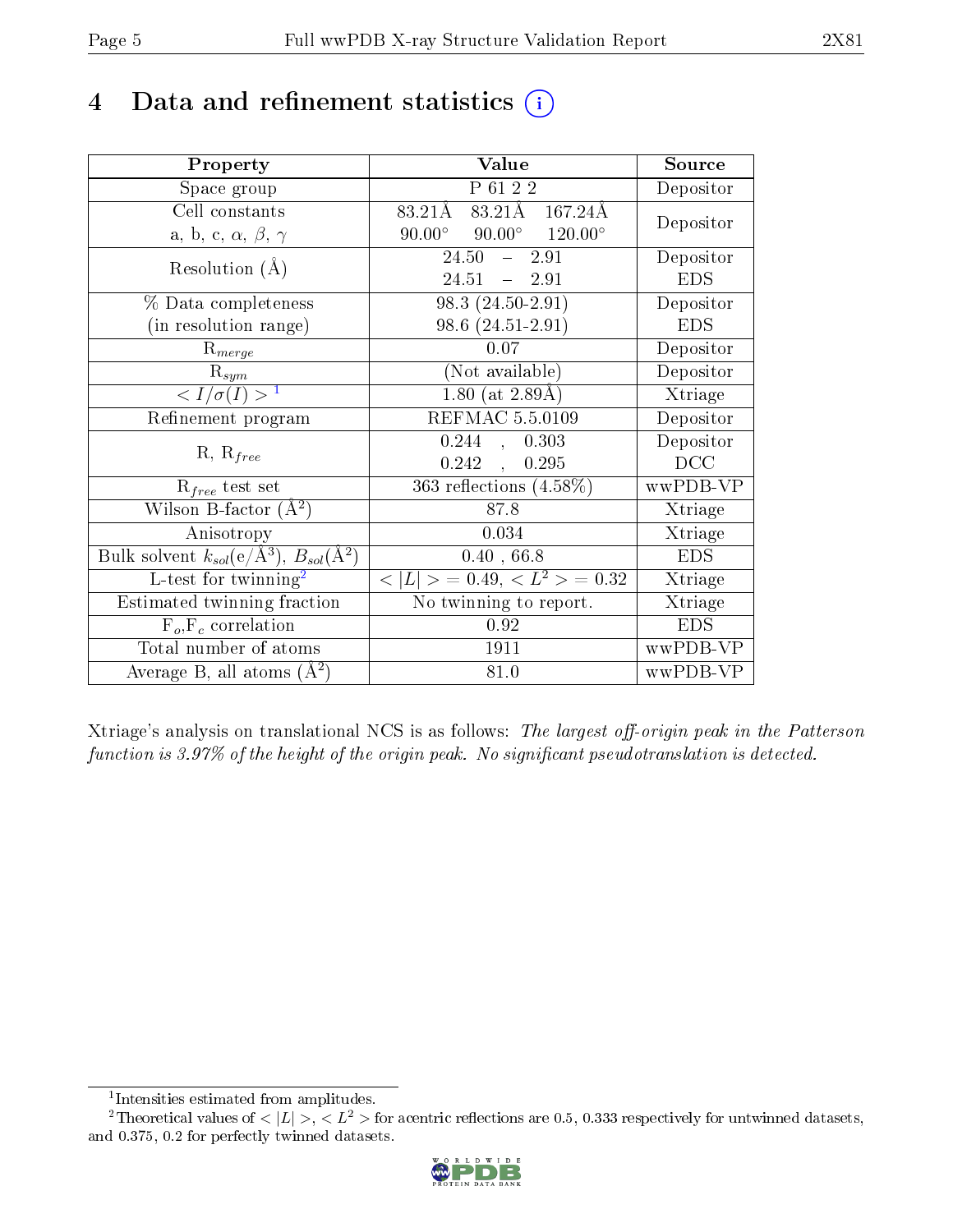# 5 Model quality  $(i)$

## 5.1 Standard geometry (i)

Bond lengths and bond angles in the following residue types are not validated in this section: ZZL

The Z score for a bond length (or angle) is the number of standard deviations the observed value is removed from the expected value. A bond length (or angle) with  $|Z| > 5$  is considered an outlier worth inspection. RMSZ is the root-mean-square of all Z scores of the bond lengths (or angles).

| Mol   Chain |      | Bond lengths                    | Bond angles |        |  |
|-------------|------|---------------------------------|-------------|--------|--|
|             |      | RMSZ $ #Z  > 5$ RMSZ $ #Z  > 5$ |             |        |  |
|             | 0.34 | 0/1921                          | 0.49        | 0/2614 |  |

There are no bond length outliers.

There are no bond angle outliers.

There are no chirality outliers.

There are no planarity outliers.

### 5.2 Too-close contacts  $(i)$

In the following table, the Non-H and H(model) columns list the number of non-hydrogen atoms and hydrogen atoms in the chain respectively. The H(added) column lists the number of hydrogen atoms added and optimized by MolProbity. The Clashes column lists the number of clashes within the asymmetric unit, whereas Symm-Clashes lists symmetry related clashes.

| Mol |      |  | Chain   Non-H   H(model)   H(added)   Clashes   Symm-Clashes |
|-----|------|--|--------------------------------------------------------------|
|     | 1077 |  |                                                              |
|     |      |  |                                                              |
|     | 1Q1. |  |                                                              |

The all-atom clashscore is defined as the number of clashes found per 1000 atoms (including hydrogen atoms). The all-atom clashscore for this structure is 5.

All (17) close contacts within the same asymmetric unit are listed below, sorted by their clash magnitude.

| Atom-1                    | Atom-2               | Interatomic<br>distance $(A)$ | Clash<br>overlap $(A)$ |  |
|---------------------------|----------------------|-------------------------------|------------------------|--|
| 1: A:343:A RG:HG3         | 1: A: 343: ARG: HH11 | 1.55                          | በ 7በ                   |  |
| $1: A:343:A \,R G: \,C G$ | 1: A: 343: ARG: HH11 | 2 18                          | 0.56                   |  |

Continued on next page...

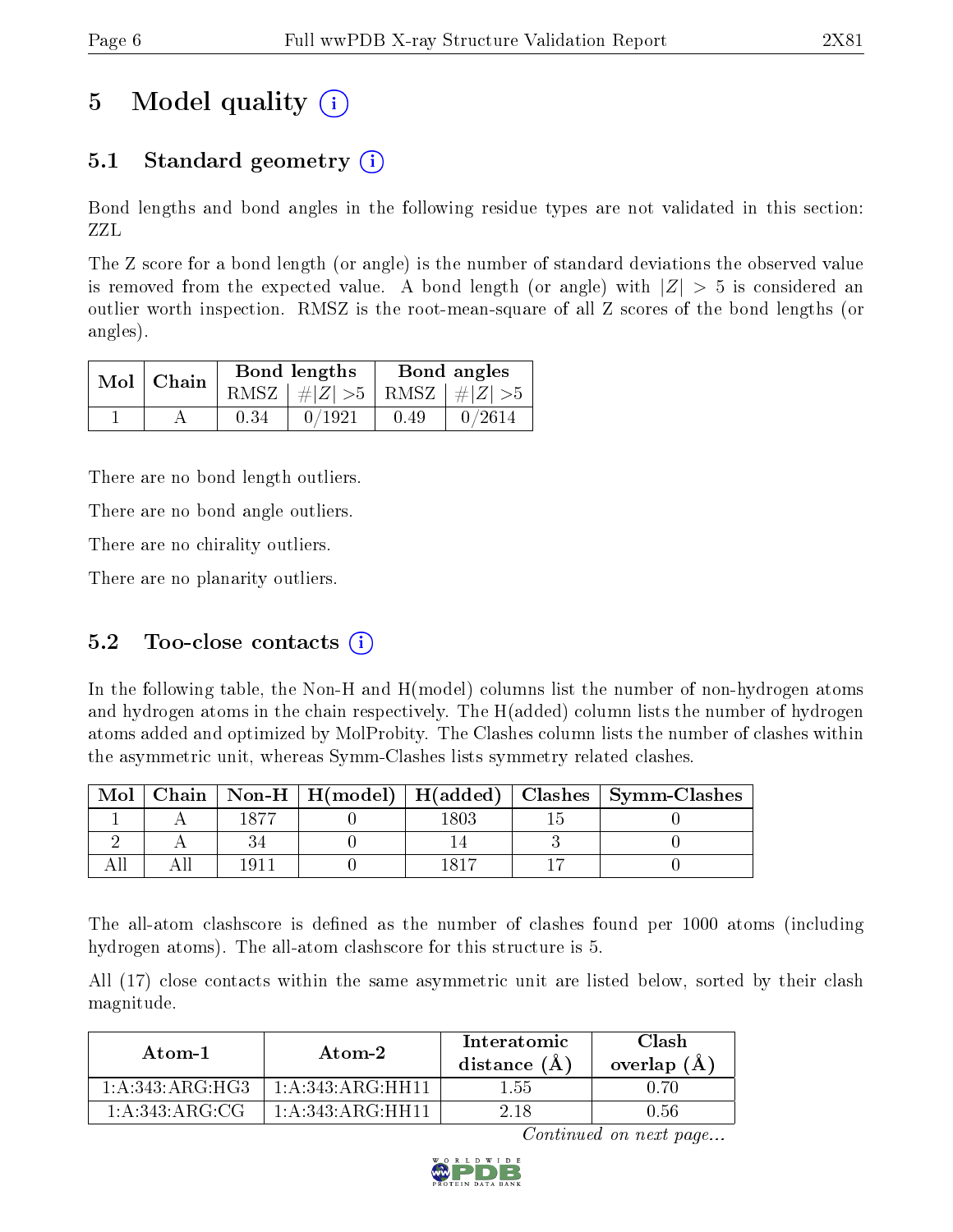| Atom-1                     | Atom-2              | Interatomic      | Clash         |
|----------------------------|---------------------|------------------|---------------|
|                            |                     | distance $(\AA)$ | overlap $(A)$ |
| 2:A:1389:ZZL:N32           | 2:A:1389:ZZL:H06    | 2.22             | 0.55          |
| 1:A:257:ILE:HD12           | 1:A:318:LEU:HD12    | 1.90             | 0.53          |
| 1:A:317:VAL:HG13           | 1:A:328:PRO:HD2     | 1.91             | 0.53          |
| 1: A: 162: LYS: HB3        | 1: A:208:LEU:HB2    | 1.94             | 0.48          |
| $1:A:211:GL\overline{U:O}$ | 2:A:1389:ZZL:H11    | 2.15             | 0.47          |
| 1:A:255:ARG:HB3            | 1: A:300:MET:HE1    | 1.97             | 0.46          |
| 1: A:297: PRO:HG2          | 1: A:310: VAL:HG22  | 1.98             | 0.45          |
| 1: A:262:LEU:HD22          | 1: A:270:LEU:HD21   | 2.00             | 0.44          |
| 1: A: 343: ARG: CG         | $1:$ A:343:ARG:NH1  | 2.81             | 0.43          |
| 1:A:240:LEU:HG             | 1: A:270:LEU:CD2    | 2.48             | 0.43          |
| 1: A:204:THR:HG22          | 1:A:205:ARG:NH2     | 2.33             | 0.43          |
| 1: A:205: ARG:HD3          | 1: A:207:TYR:OH     | 2.19             | 0.43          |
| 2:A:1389:ZZL:N32           | 2:A:1389:ZZL:CO6    | 2.81             | 0.43          |
| 1:A:344:VAL:HG21           | 1: A: 366: HIS: HB2 | 2.01             | 0.42          |
| 1:A:217:THR:HG22           | 1:A:263:LEU:CD2     | 2.49             | 0.42          |

Continued from previous page...

There are no symmetry-related clashes.

### 5.3 Torsion angles  $(i)$

#### 5.3.1 Protein backbone  $(i)$

In the following table, the Percentiles column shows the percent Ramachandran outliers of the chain as a percentile score with respect to all X-ray entries followed by that with respect to entries of similar resolution.

The Analysed column shows the number of residues for which the backbone conformation was analysed, and the total number of residues.

| Mol   Chain | Analysed                                 |  | Favoured   Allowed   Outliers   Percentiles |  |
|-------------|------------------------------------------|--|---------------------------------------------|--|
|             | $236/272$ (87\%)   226 (96\%)   10 (4\%) |  | $\vert$ 100 100 $\vert$                     |  |

There are no Ramachandran outliers to report.

#### 5.3.2 Protein sidechains (i)

In the following table, the Percentiles column shows the percent sidechain outliers of the chain as a percentile score with respect to all X-ray entries followed by that with respect to entries of similar resolution.

The Analysed column shows the number of residues for which the sidechain conformation was

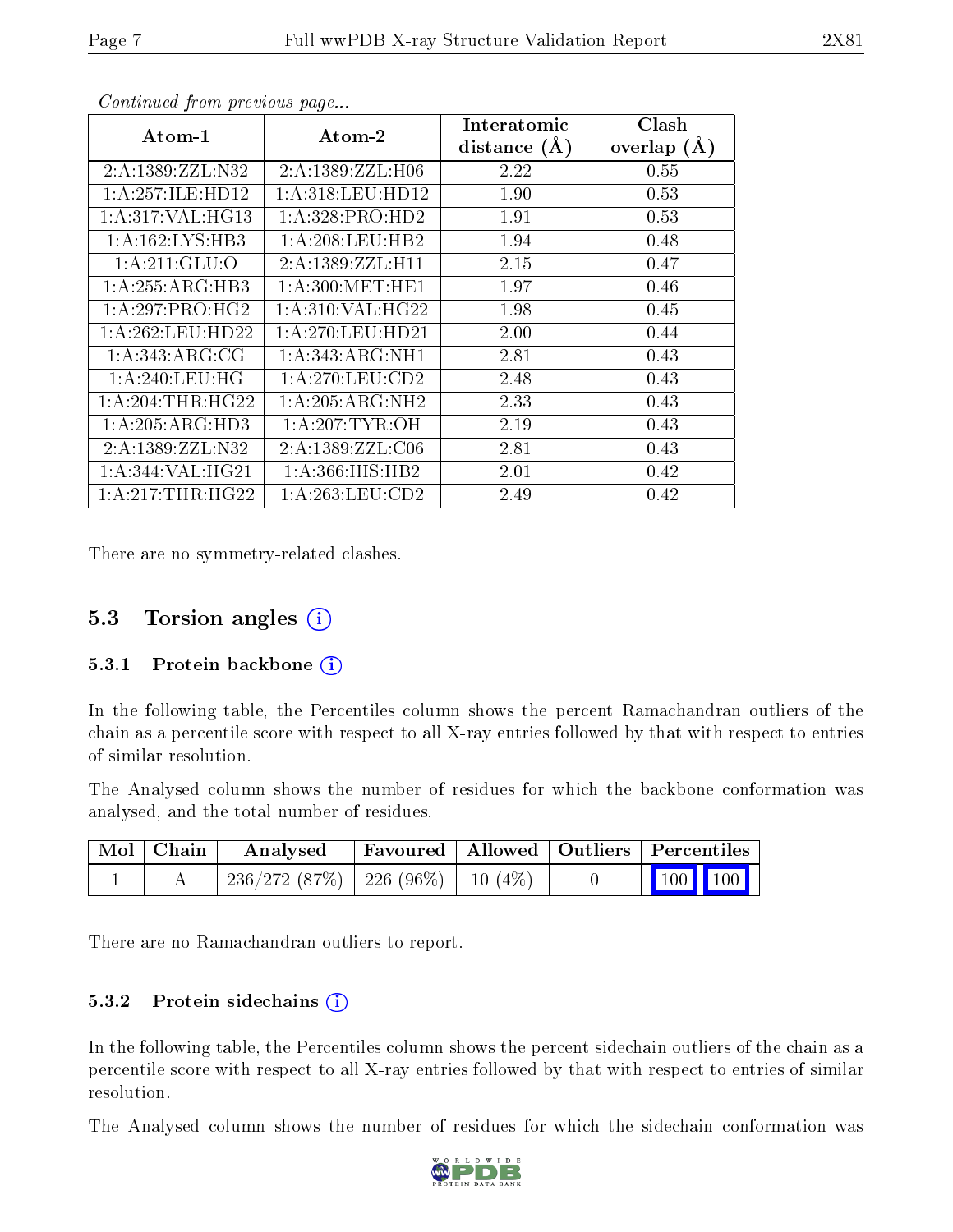analysed, and the total number of residues.

| $\mid$ Mol $\mid$ Chain $\mid$ | Analysed                      | Rotameric   Outliers   Percentiles |          |                           |  |
|--------------------------------|-------------------------------|------------------------------------|----------|---------------------------|--|
|                                | $188/238$ (79\%)   183 (97\%) |                                    | $5(3\%)$ | $\vert 44 \vert 75 \vert$ |  |

All (5) residues with a non-rotameric sidechain are listed below:

| Mol | Chain | Res | Type       |
|-----|-------|-----|------------|
|     |       | 130 | <b>LEU</b> |
|     |       | 149 | LEU        |
|     |       | 205 | $\rm{ARG}$ |
|     |       | 231 | <b>GLN</b> |
|     |       | 270 | LEU        |

Some sidechains can be flipped to improve hydrogen bonding and reduce clashes. All (2) such sidechains are listed below:

| $\operatorname{Mol}$ | Chain | Res | <b>Type</b> |
|----------------------|-------|-----|-------------|
|                      |       | 192 |             |
|                      |       |     |             |

#### 5.3.3 RNA (1)

There are no RNA molecules in this entry.

#### 5.4 Non-standard residues in protein, DNA, RNA chains (i)

There are no non-standard protein/DNA/RNA residues in this entry.

#### 5.5 Carbohydrates (i)

There are no carbohydrates in this entry.

#### 5.6 Ligand geometry  $(i)$

1 ligand is modelled in this entry.

In the following table, the Counts columns list the number of bonds (or angles) for which Mogul statistics could be retrieved, the number of bonds (or angles) that are observed in the model and the number of bonds (or angles) that are dened in the Chemical Component Dictionary. The Link column lists molecule types, if any, to which the group is linked. The Z score for a bond length (or angle) is the number of standard deviations the observed value is removed from the

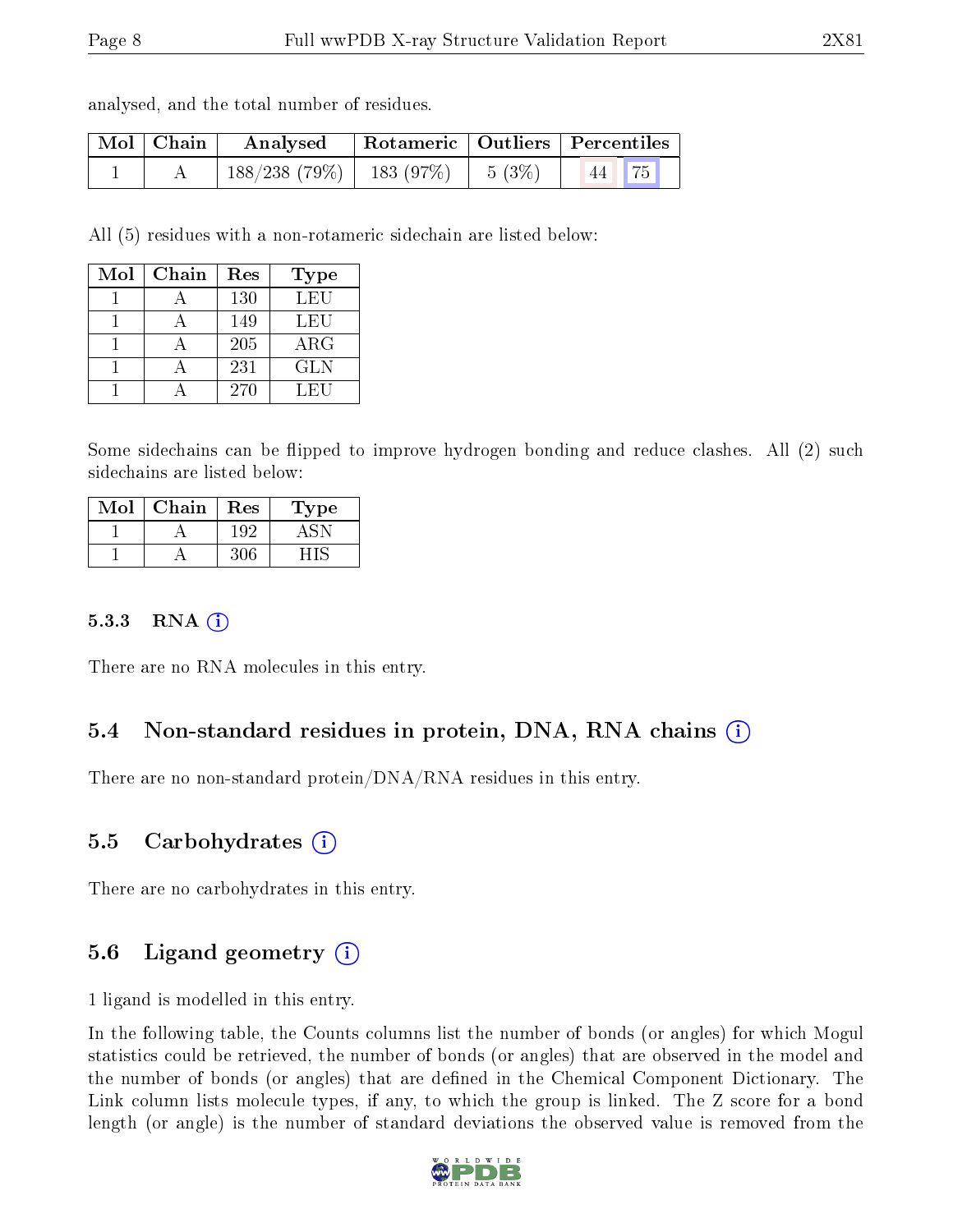|  | Mol   Type   Chain   Res   Link |  | Bond lengths | Bond angles                                                       |
|--|---------------------------------|--|--------------|-------------------------------------------------------------------|
|  |                                 |  |              | Counts   RMSZ $\mid \#  Z  > 2$   Counts   RMSZ $\mid \#  Z  > 2$ |

2 | ZZL | A | 1389 | - | 34,38,38 | <mark>2.54 | 6 (17%) |</mark> 44,55,55 | <mark>2.26 | 10 (22%)</mark>

expected value. A bond length (or angle) with  $|Z| > 2$  is considered an outlier worth inspection. RMSZ is the root-mean-square of all Z scores of the bond lengths (or angles).

In the following table, the Chirals column lists the number of chiral outliers, the number of chiral centers analysed, the number of these observed in the model and the number defined in the Chemical Component Dictionary. Similar counts are reported in the Torsion and Rings columns. '-' means no outliers of that kind were identified.

|  |                  |        | Mol Type Chain Res Link Chirals Torsions Rings |  |
|--|------------------|--------|------------------------------------------------|--|
|  | $\pm$ 1389 $\pm$ | $\sim$ | $\mid 0/8/25/25 \mid 0/4/5/5 \mid$             |  |

All (6) bond length outliers are listed below:

| Mol            | Chain | Res  | Type | Atoms     | $\mathbf{Z}$ | Observed(A) | $Ideal(\AA)$ |
|----------------|-------|------|------|-----------|--------------|-------------|--------------|
| 2              |       | 1389 | ZZL  | $C30-C31$ | $-7.79$      | 1.39        | 1.49         |
| $\overline{2}$ |       | 1389 | ZZL  | $C16-C15$ | $-6.70$      | 1.40        | 1.49         |
| $\overline{2}$ |       | 1389 | ZZL  | $C04-C02$ | 6.42         | 1.53        | 1.47         |
| $\overline{2}$ |       | 1389 | ZZL  | $C24-C15$ | $-5.62$      | 1.40        | 1.49         |
| $\overline{2}$ |       | 1389 | ZZL  | $C15-N14$ | 4.41         | 1.34        | 1.28         |
| $\overline{2}$ |       | 1389 | ZZL  | $C07-N08$ | $-2.74$      | 1.34        | 1.40         |

| Mol            | Chain | Res  | <b>Type</b> | Atoms                                             | Z       | Observed $(°)$ | Ideal $(^\circ)$ |
|----------------|-------|------|-------------|---------------------------------------------------|---------|----------------|------------------|
| $\overline{2}$ | А     | 1389 | ZZL         | C13-N14-C15                                       | 9.49    | 128.25         | 117.48           |
| 2              | А     | 1389 | ZZL         | N <sub>10</sub> -C <sub>09</sub> -N <sub>32</sub> | $-6.25$ | 120.62         | 126.55           |
| $\overline{2}$ | А     | 1389 | ZZL         | $C11-N10-C09$                                     | 3.94    | 121.83         | 115.88           |
| 2              | А     | 1389 | ZZL         | C <sub>25</sub> -C <sub>24</sub> -C <sub>15</sub> | $-3.46$ | 113.87         | 118.88           |
| $\overline{2}$ | А     | 1389 | ZZL         | $C12-C11-N10$                                     | $-3.25$ | 118.40         | 123.82           |
| $\overline{2}$ | А     | 1389 | ZZL         | $C29-C30-C24$                                     | 2.78    | 121.19         | 118.03           |
| 2              | А     | 1389 | ZZL         | $C17-C16-C15$                                     | $-2.67$ | 119.89         | 122.04           |
| $\overline{2}$ | А     | 1389 | ZZL         | C12-C31-N32                                       | $-2.26$ | 119.91         | 122.67           |
| $\overline{2}$ | А     | 1389 | ZZL         | C <sub>22</sub> -C <sub>16</sub> -C <sub>17</sub> | 2.15    | 118.93         | 114.97           |
| $\overline{2}$ | А     | 1389 | ZZL         | F23-C22-C16                                       | 2.03    | 121.18         | 118.01           |

All (10) bond angle outliers are listed below:

There are no chirality outliers.

There are no torsion outliers.

There are no ring outliers.

1 monomer is involved in 3 short contacts:

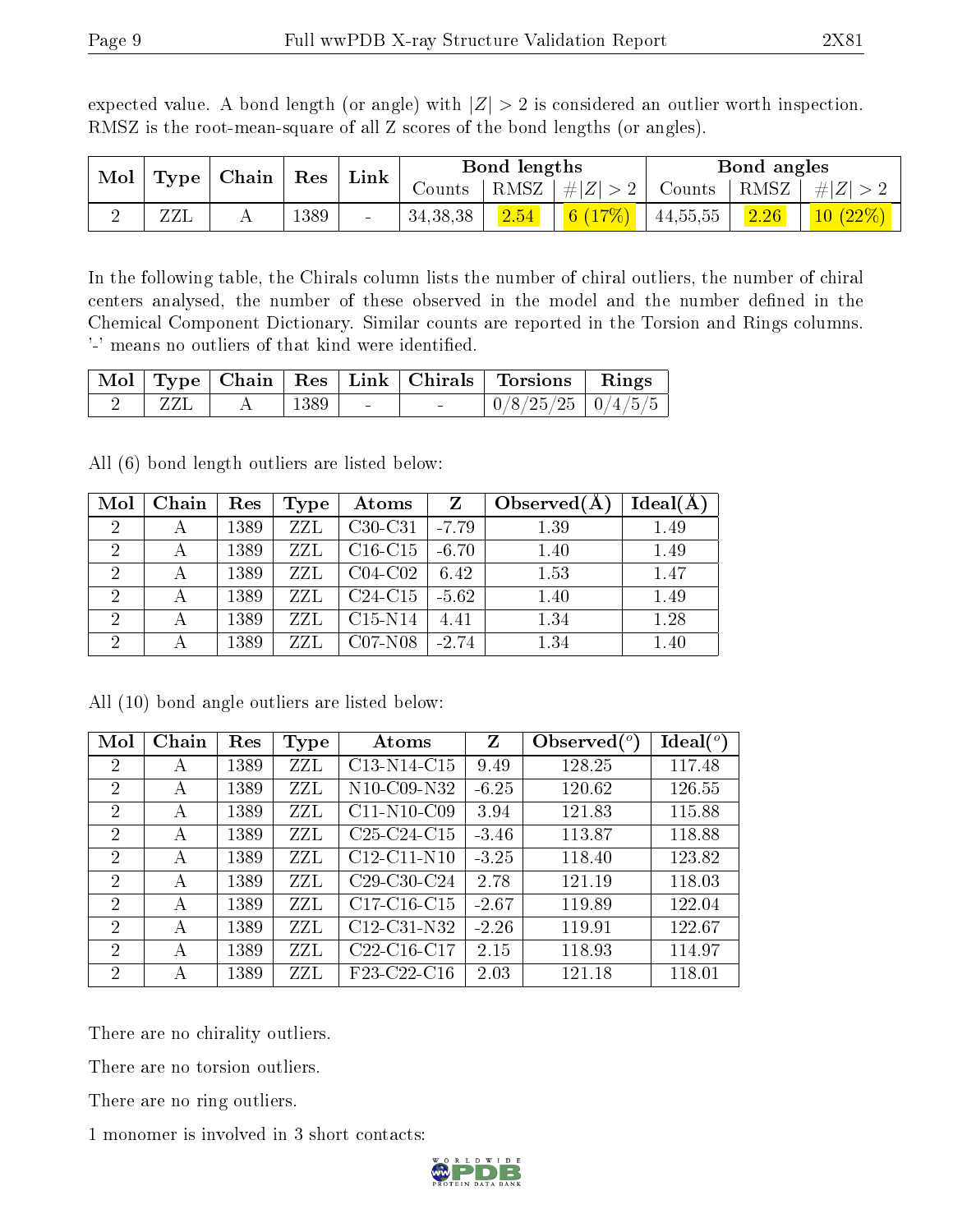|  |                   |       | $\mid$ Mol $\mid$ Chain $\mid$ Res $\mid$ Type $\mid$ Clashes $\mid$ Symm-Clashes $\mid$ |
|--|-------------------|-------|------------------------------------------------------------------------------------------|
|  | 1389 <sub>1</sub> | ' ZZL |                                                                                          |

The following is a two-dimensional graphical depiction of Mogul quality analysis of bond lengths, bond angles, torsion angles, and ring geometry for all instances of the Ligand of Interest. In addition, ligands with molecular weight > 250 and outliers as shown on the validation Tables will also be included. For torsion angles, if less then 5% of the Mogul distribution of torsion angles is within 10 degrees of the torsion angle in question, then that torsion angle is considered an outlier. Any bond that is central to one or more torsion angles identified as an outlier by Mogul will be highlighted in the graph. For rings, the root-mean-square deviation (RMSD) between the ring in question and similar rings identified by Mogul is calculated over all ring torsion angles. If the average RMSD is greater than 60 degrees and the minimal RMSD between the ring in question and any Mogul-identified rings is also greater than 60 degrees, then that ring is considered an outlier. The outliers are highlighted in purple. The color gray indicates Mogul did not find sufficient equivalents in the CSD to analyse the geometry.



#### 5.7 [O](https://www.wwpdb.org/validation/2017/XrayValidationReportHelp#nonstandard_residues_and_ligands)ther polymers  $(i)$

There are no such residues in this entry.

#### 5.8 Polymer linkage issues  $(i)$

There are no chain breaks in this entry.

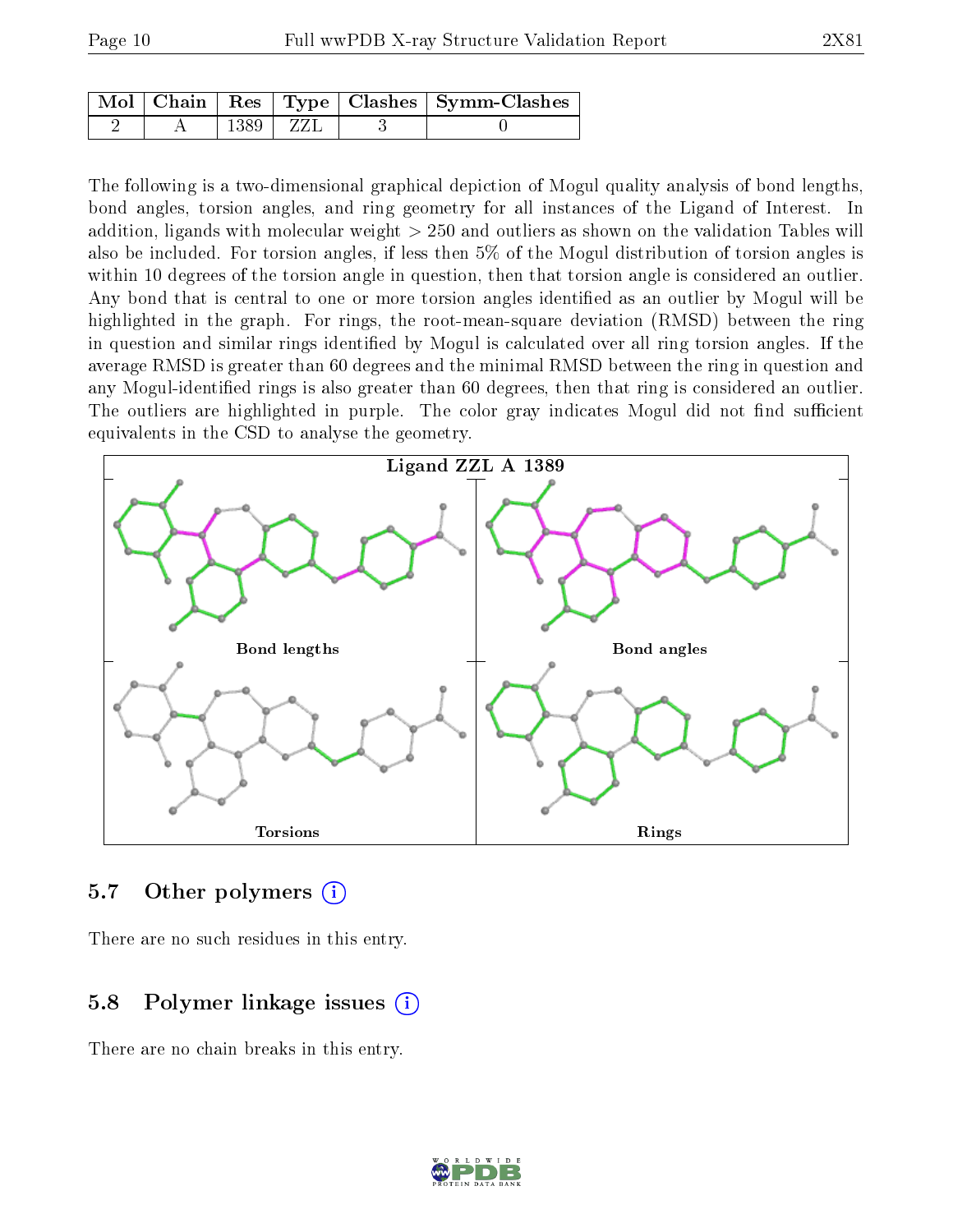## 6 Fit of model and data  $(i)$

## 6.1 Protein, DNA and RNA chains  $(i)$

In the following table, the column labelled  $#RSRZ> 2'$  contains the number (and percentage) of RSRZ outliers, followed by percent RSRZ outliers for the chain as percentile scores relative to all X-ray entries and entries of similar resolution. The OWAB column contains the minimum, median,  $95<sup>th</sup>$  percentile and maximum values of the occupancy-weighted average B-factor per residue. The column labelled ' $Q< 0.9$ ' lists the number of (and percentage) of residues with an average occupancy less than 0.9.

| Mol   Chain | Analysed      | $^\circ$ <rsrz></rsrz> | $\rm \#RSRZ{>}2$ | $OWAB(A^2)$ $ $ Q<0.9              |  |
|-------------|---------------|------------------------|------------------|------------------------------------|--|
|             | 242/272 (88%) | 0.54                   |                  | 24 (9%)   7   5   55, 78, 122, 147 |  |

All (24) RSRZ outliers are listed below:

| Mol            | Chain                   | Res | Type                               | <b>RSRZ</b>      |
|----------------|-------------------------|-----|------------------------------------|------------------|
| $\overline{1}$ | $\overline{\rm A}$      | 167 | <b>ALA</b>                         | $\overline{5.5}$ |
| $\overline{1}$ | $\overline{A}$          | 165 | PHE                                | 5.1              |
| $\overline{1}$ | $\overline{\rm A}$      | 174 | VAL                                | 5.1              |
| $\overline{1}$ | $\overline{A}$          | 176 | <b>HIS</b>                         | 4.4              |
| $\overline{1}$ | $\overline{\rm A}$      | 170 | GLU                                | $\overline{3.8}$ |
| $\overline{1}$ | $\overline{A}$          | 172 | $\mathrm{AL}\overline{\mathrm{A}}$ | $3.6\,$          |
| $\overline{1}$ | $\overline{A}$          | 169 | <b>LEU</b>                         | 3.3              |
| $\overline{1}$ | $\overline{A}$          | 319 | $\overline{\text{CYS}}$            | 3.2              |
| $\overline{1}$ | $\overline{\rm A}$      | 315 | <b>LEU</b>                         | $\rm 3.2$        |
| $\overline{1}$ | $\overline{A}$          | 314 | SER                                | $\overline{3.2}$ |
| $\mathbf{1}$   | $\overline{\rm A}$      | 168 | <b>GLN</b>                         | $\rm 3.2$        |
| $\overline{1}$ | $\overline{A}$          | 173 | $\overline{\text{GLY}}$            | $\overline{3.1}$ |
| $\overline{1}$ | $\overline{\mathbf{A}}$ | 316 | <b>GLY</b>                         | 2.9              |
| $\overline{1}$ | $\overline{A}$          | 129 | $A\overline{LA}$                   | $2.\overline{8}$ |
| $\overline{1}$ | $\overline{\rm A}$      | 291 | <b>GLY</b>                         | $2.\overline{7}$ |
| $\overline{1}$ | $\overline{\rm A}$      | 273 | $A\overline{LA}$                   | 2.7              |
| $\overline{1}$ | $\overline{A}$          | 186 | <b>SER</b>                         | $\overline{2.6}$ |
| $\overline{1}$ | $\overline{\rm A}$      | 381 | $\overline{\text{PRO}}$            | 2.6              |
| $\overline{1}$ | $\overline{\rm A}$      | 249 | <b>SER</b>                         | 2.5              |
| $\overline{1}$ | $\overline{A}$          | 303 | $\overline{\text{GLY}}$            | 2.3              |
| $\overline{1}$ | $\overline{\rm A}$      | 203 | $A\overline{LA}$                   | 2.2              |
| $\overline{1}$ | $\overline{A}$          | 370 | $\overline{\text{GLN}}$            | 2.1              |
| $\overline{1}$ | $\overline{\rm A}$      | 131 | GLU                                | 2.1              |
| $\overline{1}$ | A                       | 204 | THR                                | 2.0              |

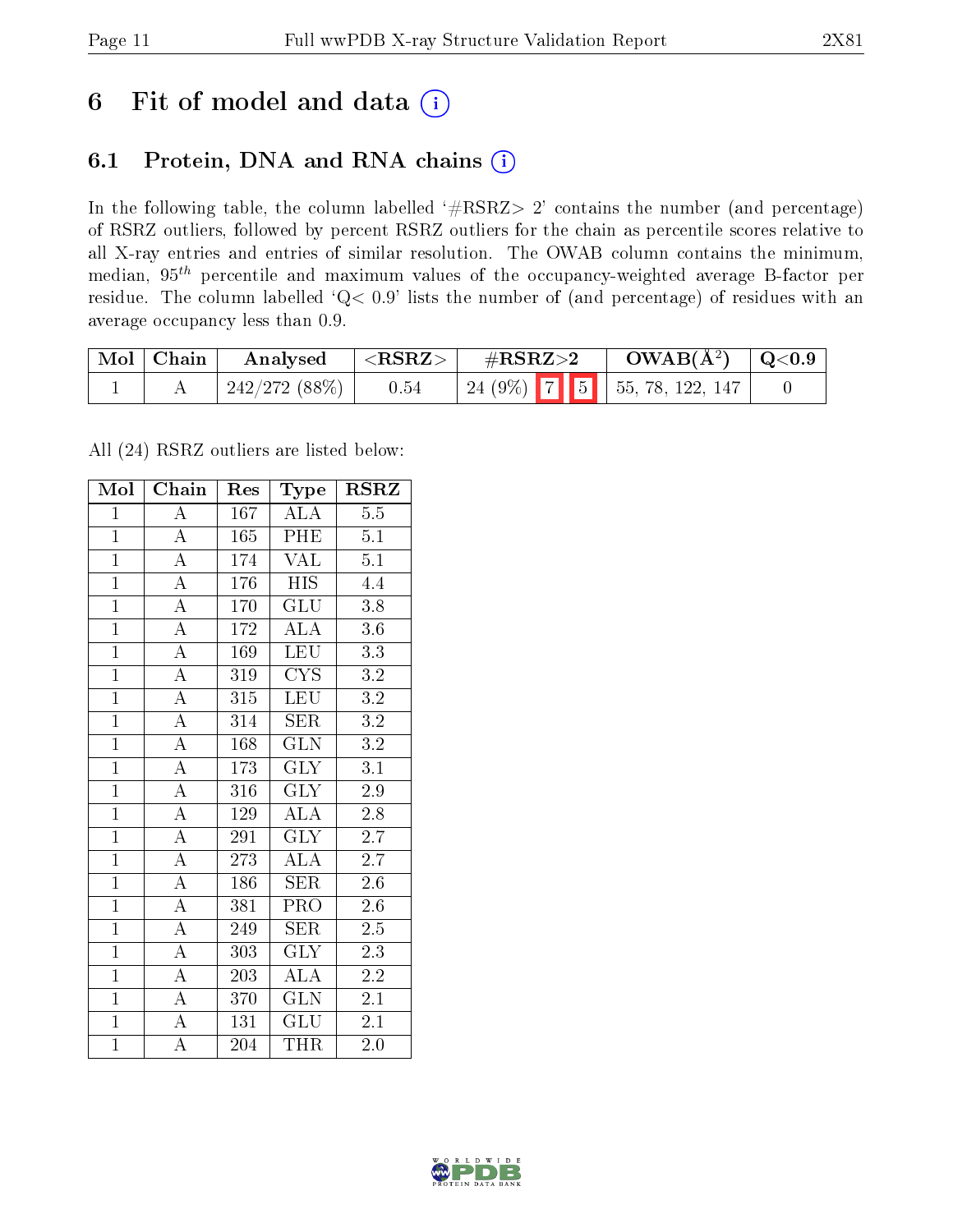## 6.2 Non-standard residues in protein, DNA, RNA chains (i)

There are no non-standard protein/DNA/RNA residues in this entry.

### 6.3 Carbohydrates  $(i)$

There are no carbohydrates in this entry.

## 6.4 Ligands  $(i)$

In the following table, the Atoms column lists the number of modelled atoms in the group and the number defined in the chemical component dictionary. The B-factors column lists the minimum, median,  $95<sup>th</sup>$  percentile and maximum values of B factors of atoms in the group. The column labelled  $Q < 0.9$ ' lists the number of atoms with occupancy less than 0.9.

|  |  |                                     |  | $\mid$ Mol $\mid$ Type $\mid$ Chain $\mid$ Res $\mid$ Atoms $\mid$ RSCC $\mid$ RSR $\mid$ B-factors(A <sup>2</sup> ) $\mid$ Q<0.9 $\mid$ |  |
|--|--|-------------------------------------|--|------------------------------------------------------------------------------------------------------------------------------------------|--|
|  |  | $+1389$   $34/34$   $0.93$   $0.17$ |  | 69,71,72,73                                                                                                                              |  |

The following is a graphical depiction of the model fit to experimental electron density of all instances of the Ligand of Interest. In addition, ligands with molecular weight  $> 250$  and outliers as shown on the geometry validation Tables will also be included. Each fit is shown from different orientation to approximate a three-dimensional view.